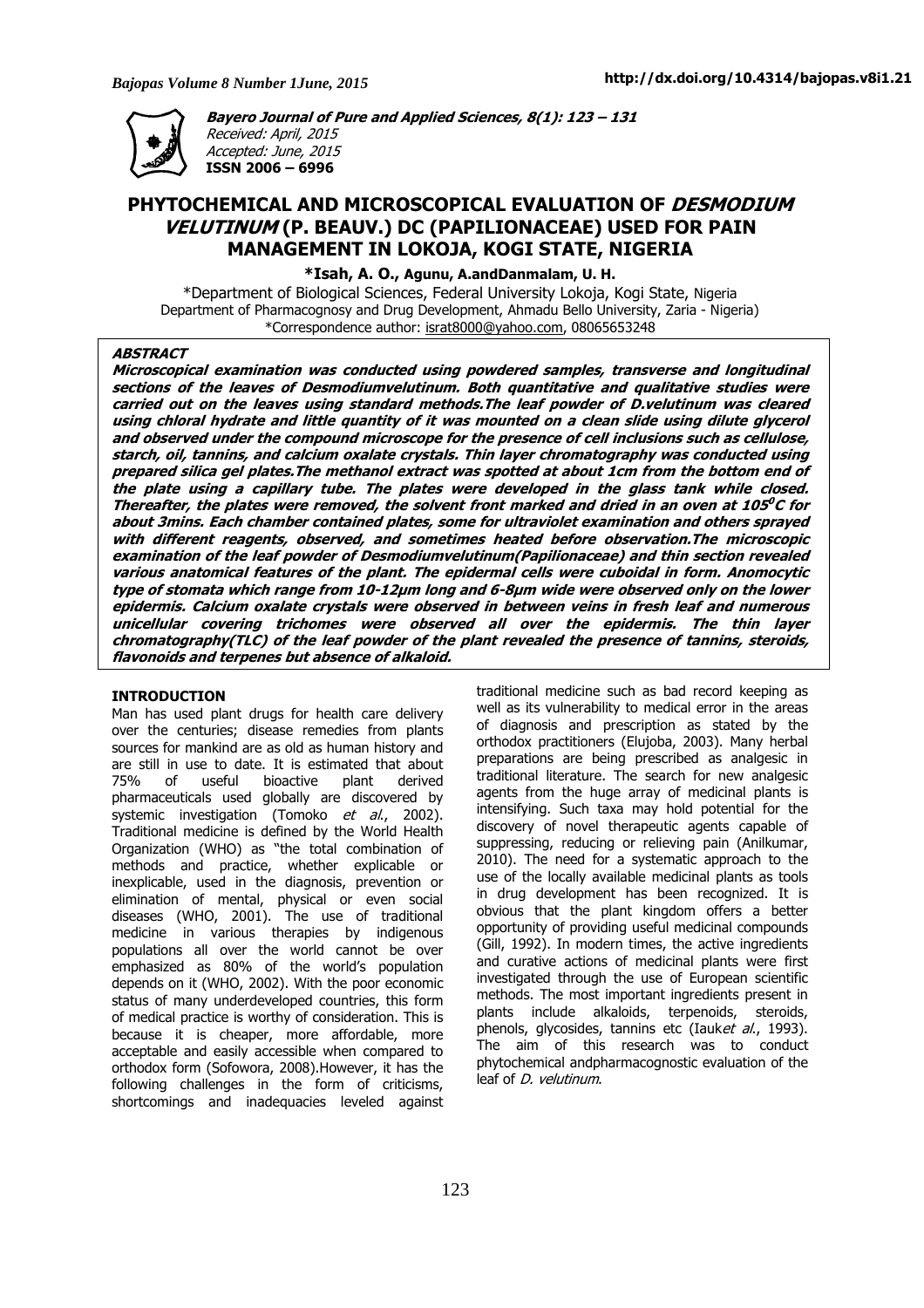#### *Bajopas Volume 8 Number 1June, 2015* **MATERIALS AND METHODS Collection and Preparation of Herbarium Specimen**

The method described by Francis (2005) was adopted. The plant sample was collected by the herbalist who uses it for pain remedy. The plant was thereafter prepared according to standard procedures of herbarium specimen preparation and preservation as follows; both flowers and fruits were left intact, clean cut of the stem was made using a secateurs and the specimen was tagged using Jeweller's tag,name or initials and a unique collection number on one side and date and site number on the other side were recorded, unnecessary twiggy shoots were cut away, the specimen was flattened out using a press and straps, the site, habitat, habit and flower colour were recorded, the sample was made pressed and dried quickly. Photographs of the plant species was also made so as to facilitate its identification process. Final identification and authentication with voucher's numbers were made at the Herbarium unit, Department of Biological Sciences, Ahmadu Bello University, Zaria with the help of the Taxonomistof the unit, MrMusa Muhammad. Voucher specimen was deposited for future reference. The plant parts prescribed for therapy were collected in considerable quantity for preliminary screening and biological studies.

# **Microscopical Examination of Leaf**

The powdered samples, transverse and longitudinal sections of the leaves of *Desmodiumvelutinum* were used for this study. Both quantitative and qualitative studies were carried out on the leaves using standard methods.

### **Qualitative Leaf Microscopy**

Thin longitudinal and transverse sections of the leaf were cut and cleared using chloral hydrate solution. The section was placed on a clean slide. A few drops of dilute glycerol was added and covered with a clean cover slip. The slide was observed under a compound microscope. The nature of epidermal cells, types of stomata, veins and trichomes as well as the arrangement of the various plant tissues were noted (Evans, 2009).

### **Quantitative Leaf Microscopy**

Quantitative microscopy was carried out on the anatomical section and powdered sample of the leaves based on the method outlined in Evans (2009).

### **a) Stomatal Number**

Fragments of leaf from the middle of the lamina were cleared with chloral hydrate solution. Using a camera lucida and a stage micrometer, a clean white paper was divided into squares of 1mm x 1mm using (x10) objective. The stage micrometer was then removed and replaced by the cleared preparation of the leaf. The number of stomata was counted by indicating it on the paper by a small cross. The total number of stomata in one square of 1mmx1mm was then determined (Evans, 2009).

# **b) Stomatal Index**

Pieces of leaf were cleared with chloral hydrate solution, mounted in dilute glycerol and viewed under the microscope using 4mm (x40) objective. The number of stomata divided by summation of epidermal cells and stomata multiplied by 100% gives the stomata index.

### **(c)Veinlet Number, Veinlet Termination Number, Veinislet Number**

Fragments of leaf from the middle of the lamina were cleared with chloral hydrate solution. Using a camera lucida and a stage micrometer, a clean white paper was divided into squares of 1mm x 1mm using (x10) objective. The stage micrometer was then removed and replaced by the slide of the cleared preparation of the leaf. The number of veinlet, veinlet termination and veinislet were counted and recorded accordingly.

## **Chemomicroscopic Examination**

The leaf powder of *Desmodiumvelutinum* was cleared using chloral hydrate and little quantity of it was mounted on a clean slide using dilute glycerol and observed under the compound microscope for the presence of cell inclusions such as cellulose, starch, oil, tannins, and calcium oxalate crystals according to the method outlined in Evans (2009).

# **(a)Test for Cellulose**

Cleared powdered sample of leaf (0.1g) was mounted in iodine solution followed by 66% sulphuric acid. A blue colour indicates the presence of cellulose.

# **(b) Test for Tannins**

Cleared powdered sample of leaf (0.1g) was mounted in ferric chloride solution on a clean slide. A dark blue or dark green colour indicates the presence of tannins.

### **(c) Test for Starch**

Cleared powdered sample of leaf (0.1g) was mounted in iodine solution. A blue colour indicates the presence of starch.

# **(d) Test for Calcium Oxalate Crystals**

Cleared powdered sample of leaf(0.1g) was mounted on a clean slide using dilute glycerol. Calcium oxalate crystals, if present, are seen as bright structures of definite shapes and sizes. After addition of a few drops of concentrated hydrochloric acid and viewing under the microscope, the disappearance of the crystals without effervescence confirms the presence of calcium oxalate crystals.

# **(e) Test for Oil**

Cleared powdered sample of leaf (0.1g) was mounted in Sudan (IV) reagent on a slide and warmed. A pink colour in any of the structures indicates the presence of oils.

### **Thin Layer Chromatography (TLC) of D.velutinum Leaf**

#### **Extraction of the leaf of D.velutinum for chromatographic analysis**

The method described by Eloff, (1998) was adopted. The leaf powder of the plant (0.5g) was extracted using 5ml methanol under vigorous shaking and the insoluble residue was removed by centrifugation for five minutes. The procedure was repeated twice and the acetone was removed from the combined extracts under air stream at room temperature. This fresh extract was used for thin layer chromatographic (TLC) analysis.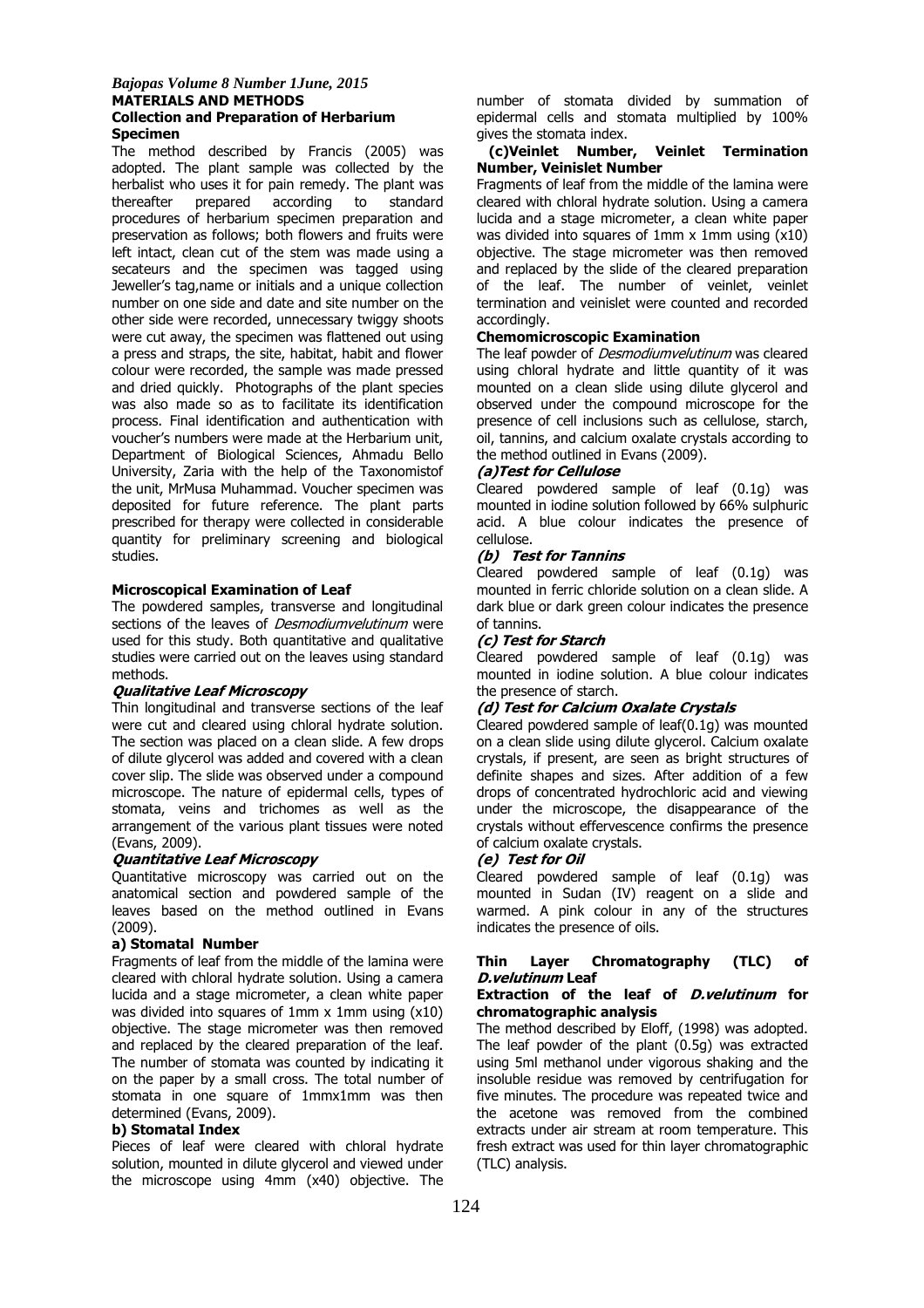# **Solvent systems and chromatography**

Enough solvent system was prepared and poured into a glass tank and allowed to equilibrate for 1-2 hours (Kotz and Eloff, 2002).

Benzene - ethanol - ammonia (9:1:0.1)

Chloroform - ethylacetate - formic acid (5:4:1)

Ethylacetate - methanol - water (10:1.35:1).

The second solvent system gave the best separation, and so was finally used.On a prepared silica gel plate, the methanol extract was spotted at about 1cm from the bottom end of the plate using a capillary tube. The plates were developed in the glass tank while closed.Thereafter, the plates were removed, the solvent front marked and dried in an oven at  $105^0C$  for about 3mins. Each chamber contained plates, some for ultraviolet examination and others sprayed with different reagents, observed, and sometimes heated before observation.

# **Spraying**

The methods described by Touchstone and Wiley (1992) and Harborne (1998) were adopted. Some plates were viewed under 360nm ultraviolet light the different colours that developed were observed. Spraying reagents for visualizing components were also prepared fresh. Chromatograms were carefully heated at 105<sup>0</sup>C until optimal colour development.Recording chromatogram under UV light was done with the aid of a digital camera.

# **1. Test for Alkaloids**:

The chromatograms were sprayed with Dragendorff's reagent (0.11g KI+0.18g Bismuth subnitrate dissolved in 20ml acetic acid, made up to 100ml with distilled water). Appearance of a red or orange colour indicates the presence of alkaloids.

# **2. Test for Tannins**:

(a) The chromatograms were sprayed with ferric chloride solution. Appearance of a dark blue or dark green colour indicates the presence of phenolic compounds including tannins.

(b) The chromatograms were sprayed with bromine water. A dull yellow spot indicates the presence of tannins.

# **3. Test for Steroids**:

The chromatograms were sprayed with 0.5g vanillin in 20ml ethanol and 80ml sulphuric acid. Presence of steroids would be indicated by a purple colour.

# **4. Test for Flavonoids**:

The chromatograms were sprayed with 1% ethanolic solution of aluminum chloride and viewed under ultraviolet (UV) light (360nm). The presence of flavonoids would be indicated by a yellow fluorescence.

# **5. Test for Terpenes**:

The chromatograms were sprayed with 0.5ml P-anisaldehyde in 50ml ethanol and 1mlsulphuric acid. Appearance of a green colourcomfirmed the presence of terpenes.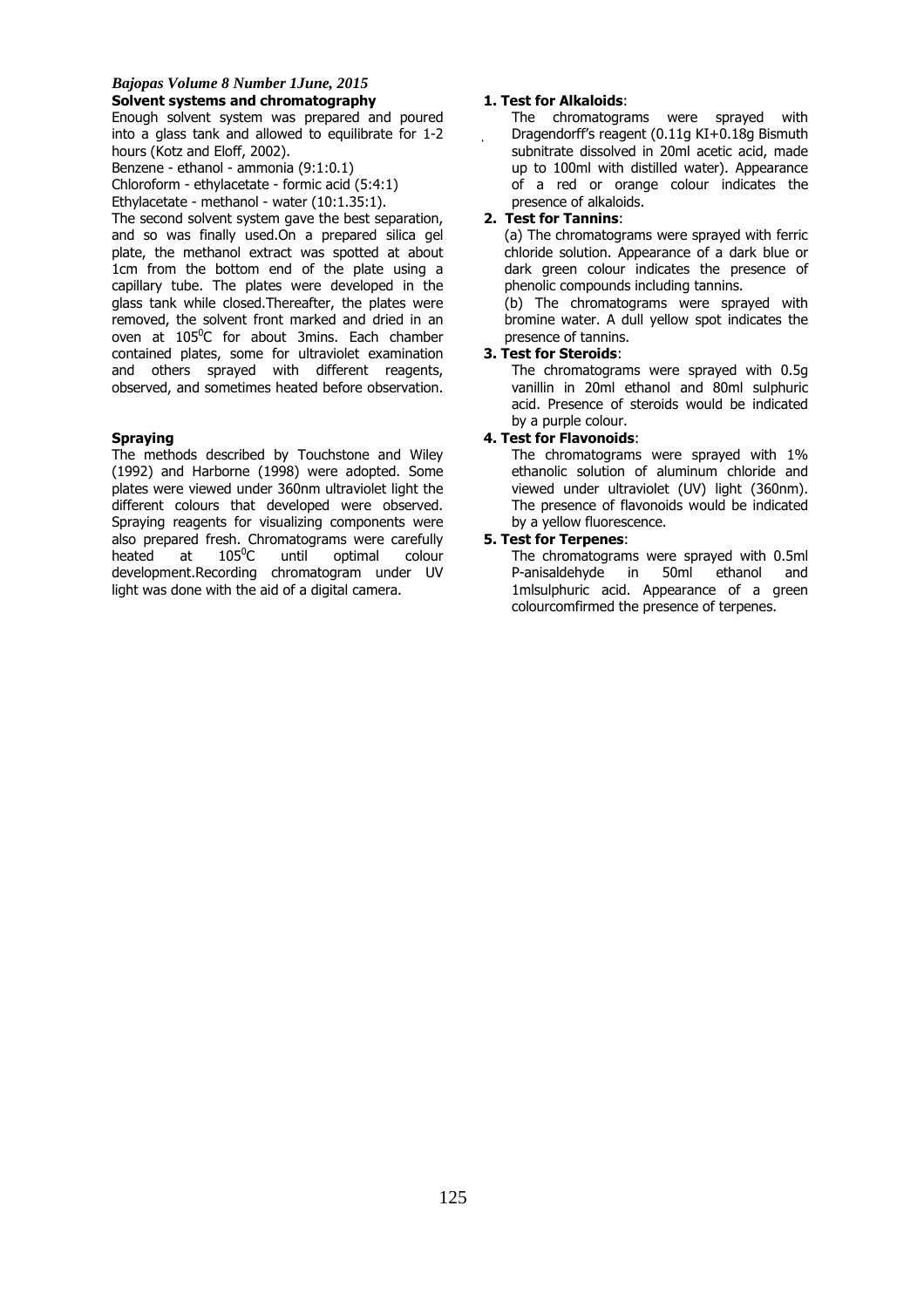*Bajopas Volume 8 Number 1June, 2015* **RESULTS Microscopical Examination of D.velutinumLeaf Pates of Photomicrographs** 



Plate I:**Cross section of the Lower epidermis of D. velutinumleaf viewed under compound microscope (X40)** 

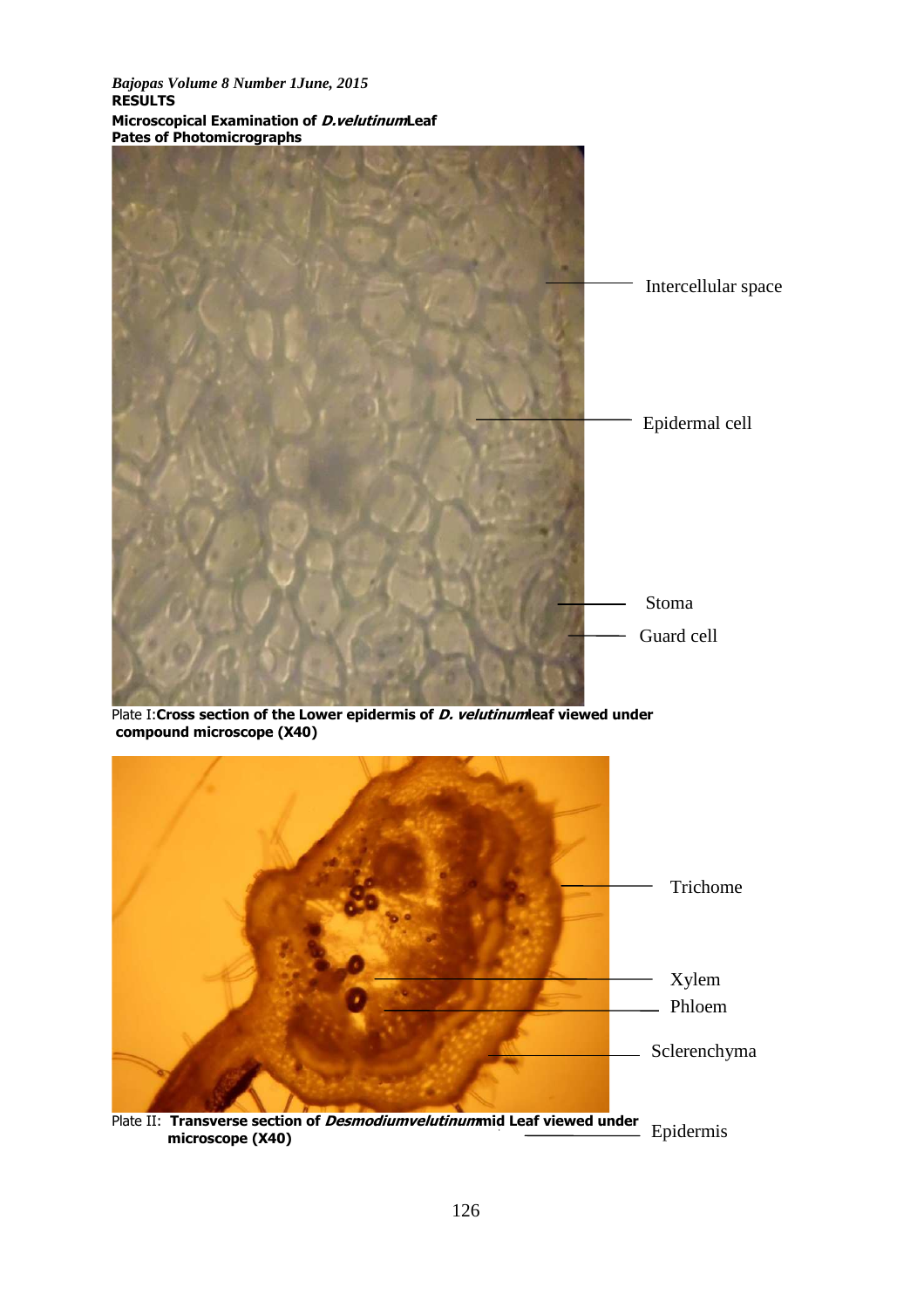

**microscope (X40)** 

### **Qualitative Leaf Microscopy**

The microscopic examination of the leaf powder and section of the leaf revealed various anatomical features of the plant. The epidermal cells are cuboidal forms. Anomocytic type of stomata ranging from 10-12µm long and 6-8µm wide were observed only on the lower epidermis. Calcium oxalate crystals were observed in between veins in fresh leaf and numerous unicellular covering trichomes were observed all over the epidermis.

# **Quantitative Leaf Microscopy**

The result of the average stomatal number, veinlet number, veinlet termination number and veinislet number for upper and lower epidermis were determinedunder microscope. The results are as shown in table 1.

| Table 1: The results of quantitative leaf microscopy |                            |                    |  |  |  |
|------------------------------------------------------|----------------------------|--------------------|--|--|--|
| S/N                                                  | <b>Parameter</b>           | Value (Mean ± SEM) |  |  |  |
|                                                      | Stomatal number            | $4.3 \pm 0.23$     |  |  |  |
| 2.                                                   | Stomatal index             | $9.09 \pm 0.31$    |  |  |  |
| 3.                                                   | Veinlet number             | $4.7 \pm 0.06$     |  |  |  |
| 4.                                                   | Veinlet termination number | $2.40 \pm 0.26$    |  |  |  |
| -5.                                                  | Vein islet number          | $3.20 \pm 0.60$    |  |  |  |
|                                                      |                            |                    |  |  |  |

 $n = 4$ 

#### **1. Trichomes**

The trichomes were seen as unicellular, nonglandular structures, covering in nature. They are numerous and are found on both upper and lower epidermis.

#### **2. Calcium Oxalate Crystal**

These were seen as acicula structures and are few in numbers and scattered along the veins of the leaf.The transverse section of the leaf through the

midrib revealed a network venation as well as open and markedly differentiated vascular bundles which are characterisctic features of dicotyledonous plants. Spongy parenchyma cells are conspicuous with much air space in between. The xylem vessels are located just above the phloem without cambium. The petiole had a single layer of epidermis and parenchyma cells with a set of vascular bundle in the middle. Trichomes are also observed along the tip.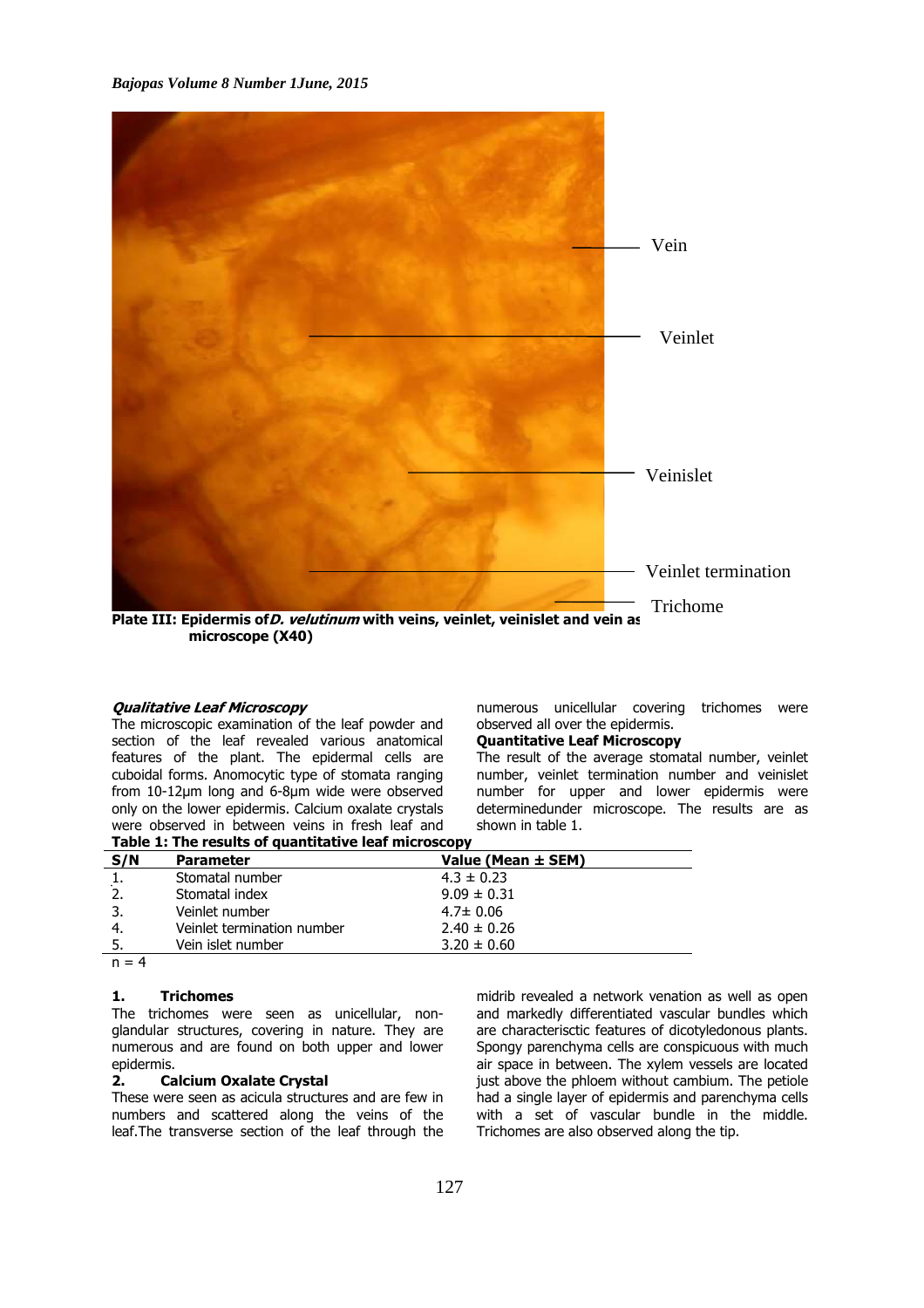| S/N                  | <b>Constituents/Reagents</b>            | <b>Observation</b>      | <b>Inference</b> |
|----------------------|-----------------------------------------|-------------------------|------------------|
|                      | Cellulose + N/50 iodine + 66% $H_2SO_4$ | bluish colouration      | present          |
| $\mathcal{D}$        | Starch $+ N/50$ iodine                  | blue-black colouration  | present          |
|                      | Tannin + FeCl $_3$                      | greenish colouration    | present          |
| 4                    | Oils + Sudan $(IV)$ reagent             | no pink colouration     | absent           |
|                      | Calcium oxalate crystal + Chlorahydrate | Disappeared on addition | present          |
|                      | solution + Conc. HCl                    | of HCl                  |                  |
| $\sim$ $\sim$ $\sim$ |                                         |                         |                  |

**Table 2: Summary of the Chemomicroscopical Examination of the Leaf of D. velutinum**

 $n = 4$ 

**Results of Thin Layer Chromatography of D. VelutinumLeaf Plates of thin layer chromatograms developed from methanolic extract of D. VelutinumLeaf.** 



Plate IV: Chromatogram developed in chloroform - ethylacetate - formic acid (5:4:1), sprayed with 1% Ethanolic solution of aluminum chloride and viewed under ultra violet light (360nm), yellow fluorescence. R<sub>p</sub> indicates the presence of flavonoids.



Plate V: Chromatogram developed in chloroform - ethylacetate - formic acid (5:4:1) and sprayed with vanillin ethanolicsulphuric acid (purple- $R_{f3}$ colour forsteroidal presence)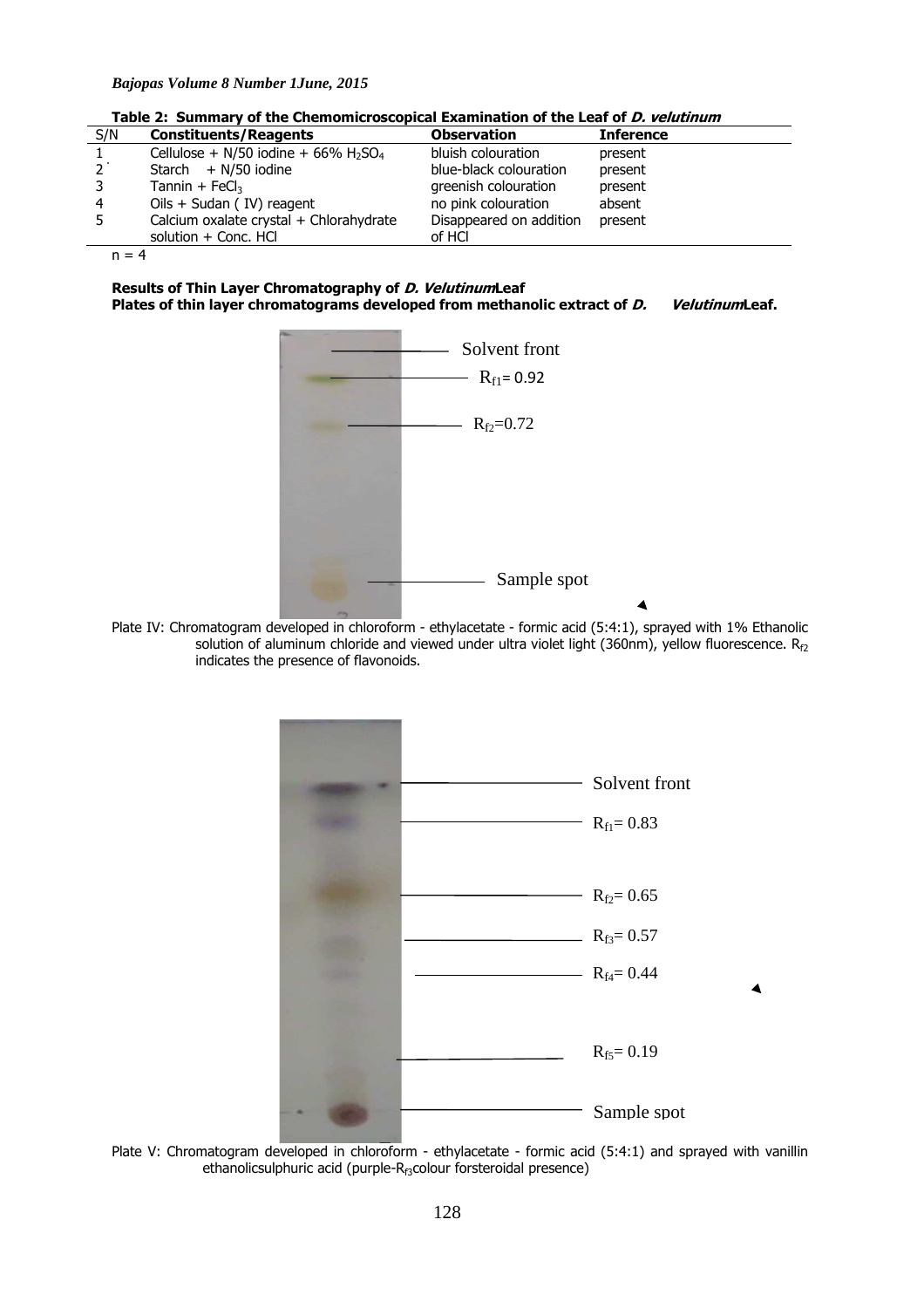|  | Solvent front                  |
|--|--------------------------------|
|  |                                |
|  | $R_{f1} = 0.65$                |
|  | $R_{f2}=0.51$                  |
|  | $R_{f3} = 0.38000$             |
|  | $R_{f4} = 0.12$<br>Sample spot |
|  |                                |

Plate VI: Chromatogram developed in chloroform - ethylacetate - formic acid (5:4:1) and sprayed with panisaldehyde in ethanloicsulphuric acid (green/grey-R<sub>f1</sub>colour for terpenepresence) respectively.



Plate VII: Chromatogram developed in chloroform - ethylacetate - formic acid (5:4:1) and sprayed with ferric chloride solution (dark green colour at R $_{\rm f2}$  shows the presence of phenolic compounds). Further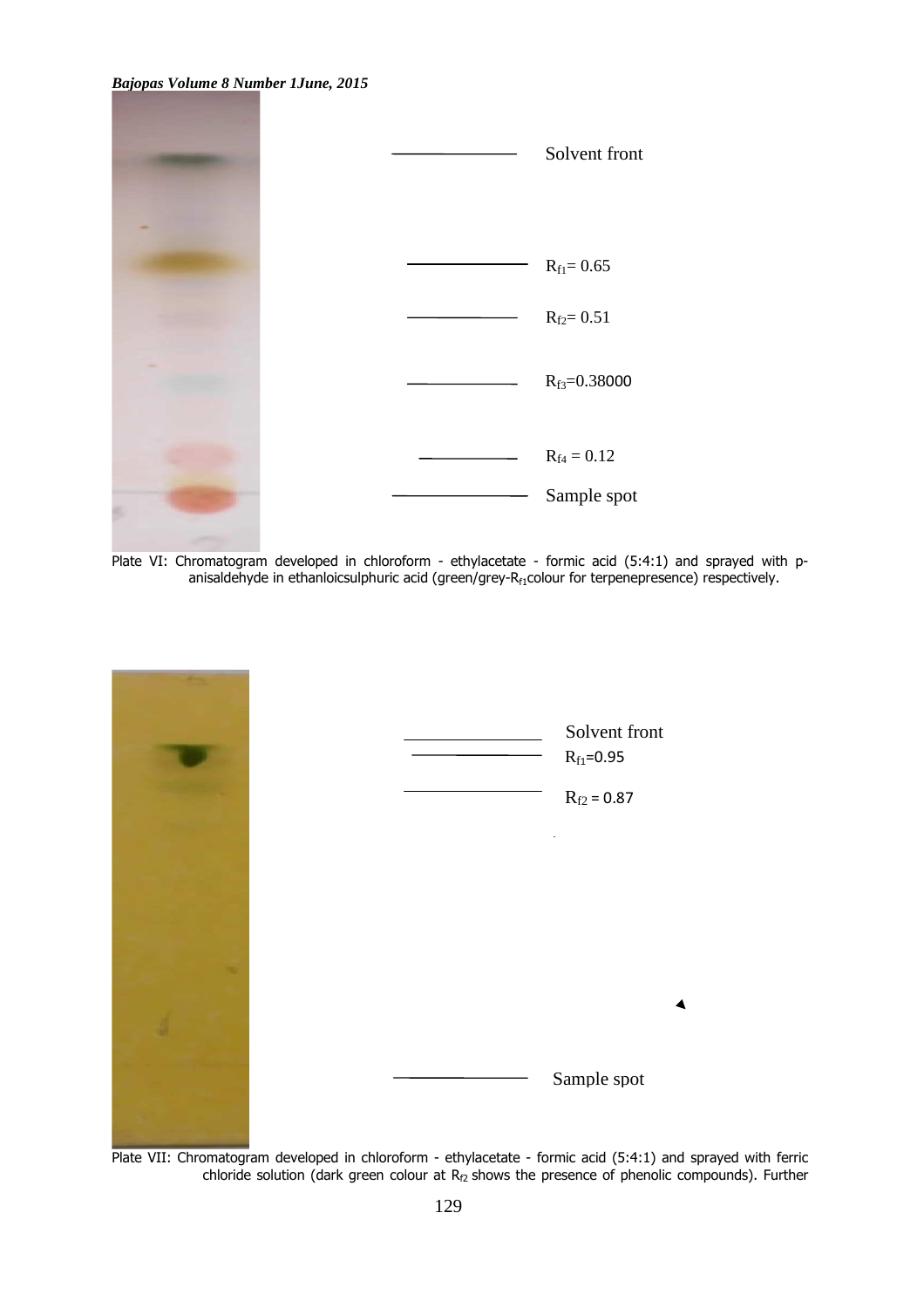treatment with bromine water shows a dull yellow colour at  $R_{f1}$  which indicates the presence of tannins.



Plate VIII: Chromatogram developed in chloroform – ethylacetate - formic acid (5:4:1) and sprayed with Dragendorff's reagent (no orange or red colour indicating alkaloids are absent).

|  |  | Table 3: Thin layer chromatographic analysis of phytochemical constituents of the leaf of |  |  |  |  |
|--|--|-------------------------------------------------------------------------------------------|--|--|--|--|
|  |  | Desmodiumvelutinum                                                                        |  |  |  |  |

| S/N | <b>CONSTITU</b><br><b>ENTS</b> | <b>SOLVENTS</b>                                       | <b>REAGENTS</b>                         | <b>OBSERVATION</b>       | $R_{f}$ | <b>INFERENCE</b> |
|-----|--------------------------------|-------------------------------------------------------|-----------------------------------------|--------------------------|---------|------------------|
|     | Alkaloids                      | Chloroform,<br>Ethylacetate,<br>Formic<br>acid(5:4:1) | Dragendorff's<br>reagent                | No red or<br>orange spot |         | Absent           |
|     | <b>Terpenes</b>                | $\prime$                                              | P-anisaldehyde                          | Green spot               | 0.65    | Present          |
| 3   | Flavonoid                      | $^{\prime}$                                           | Aluminum                                | Yellow fluorescence      |         | Present          |
|     |                                |                                                       | Chloride and<br>viewed at UV<br>(360nm) |                          | 0.72    |                  |
| 4   | <b>Steroids</b>                | $\mathbf{r}$                                          | Vanillin sulphuric                      | Purple spot              | 0.57    | Present          |
|     |                                |                                                       | acid                                    |                          |         |                  |
| 5   | Tannins                        | $\mathbf{r}$                                          | (a)Ferric chloride                      | Dark green spot Dull     |         |                  |
|     |                                |                                                       | (b)Bromine water                        | vellow                   | 0.87    | Present          |

# **DISCUSSION**

The unicellular non glandular trichomes observed from the microscopy of the powder and thin sections of the leaf could serve as a diagnostic feature since the presence of a particular type of trichomes are normally employed in the taxonomy of some families, genera and species (Evans, 2009). Trichomes The chemomicroscopic examination of the leaf powder and thin sections showed calcium oxalate crystals (acicula type)which are found along the veins of the leaves and this could serve as a diagnostic feature of this plant species.

maintain a layer of still air on the leaf surface which prevents excess water loss by transpiration (Evans, 2009). The absence of stomata on the upper epidermis of the leaf and their few numbers on the lower epidermis could be a mechanism by which D.velutinum reduces the amount of water loss through transpiration as it is a tropical plant.

130